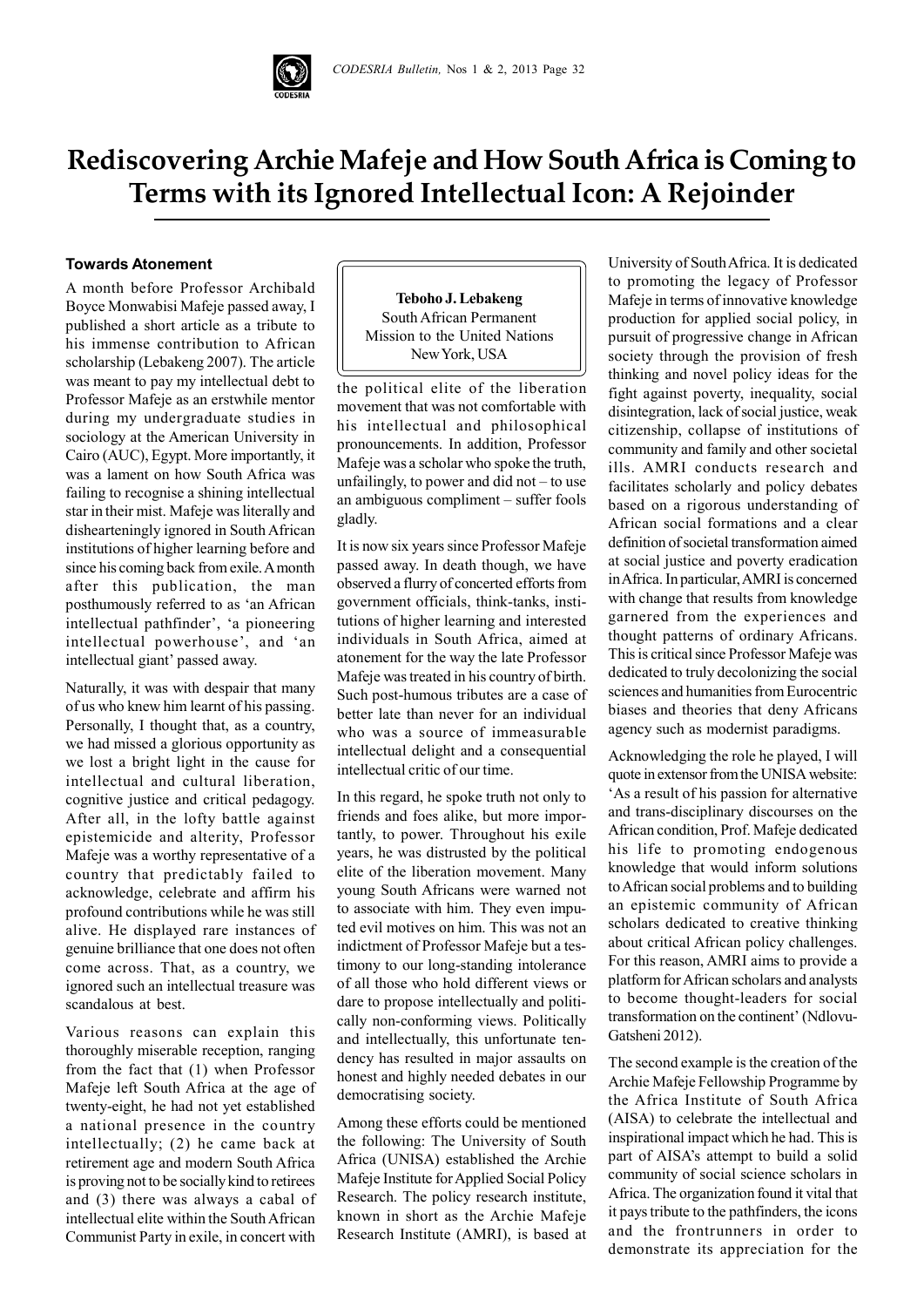contributions of such individuals. Therefore, the Fellowship provides an opportunity for African scholars to conduct critical and cutting-edge research in line with the Mafeje tradition, and to contribute to AISA's research programmes. In keeping with Professor Mafeje's pan-Africanist involvement, scholars from all over the continent are specifically targeted to apply and will be based in Pretoria, South Africa (http:// www.ai.org.za).

# **Professor Mafeje Celebrated and Honoured**

Also, the Walter Sisulu University (WSU) and AISA hosted a Memorial Lecture in honour of Professor Mafeje on Wednesday, 9 March 2011 in Umtata. The lecture was delivered by Professor Jimi Adesina, then Professor of Sociology at Rhodes University (now with the University of Western Cape), who was also a friend to Professor Mafeje. By all accounts, Professor Adesina, who has provided interesting insight into Professor Mafeje thought (Adesina 2008a; 2008b), left an indelible impression, as the audience sought ideas as to how to move forward with Professor Mafeje's ideas.

Guest speakers, Professor Lungisile Ntsebeza from the Department of Sociology at the University of Cape Town and Professor Mbulelo Mzamane, Director, Centre for African Literary Studies, Pietermaritzburg, stressed the importance of learning from Majefe's works. The speakers also expressed their sadness that South Africa could not honour this illustrious son of the soil whilst he was still alive but commended WSU and AISA for their efforts in trying to remedy that great tragedy.

Earlier in 2010, WSU had honoured Professor Mafeje with an honorary degree of Doctor of Literature and Philosophy, posthumously, in recognition of his distinguished contribution to the growth of scientific knowledge through teaching, research and publications as well as his path-breaking work on the land and agrarian question in Africa.

Another instance is illustrated by the nostalgia demonstrated by former students of the UCT who, in August 2008 gathered to pay tribute to a student protest that shook the campus over 40 years earlier, after Professor Mafeje was prevented from taking up a post there during colonial-apartheid. Despite rejecting Professor Mafeje for the second when he applied for another post, UCT has now, belatedly, apologised for the way he was treated. His family formally accepted the apology and the university awarded Professor Mafeje a posthumous honorary doctorate. A scholarship is to be inaugurated in his name and his works published (and the whole world is eagerly waiting for this). The room in which the university Council meets, and which was occupied during the protest those years ago, has been renamed in his honour.

In October 2010, there was an exhibition which travelled to 3 South African universities and which will eventually be housed at Walter Sisulu University. It is an exhibition about Archie Mafeje as a young man. The exhibitionist is a history professor who has written a rather controversial book about Professor Mafeje as a young anthropologist (see Bank 2010; Nyoka 2011).

#### **Who was Archie Mafeje?**

A great deal has been written about Professor Mafeje since he passed away. A special tribute issue of this bulletin contained contributions from Professor Mafeje's peers and colleagues, former students and family members, covering various spectrums of his life (*Codesria Bulletin* 2008, Nos 3 & 4). As Professor Nabudere points out, 'the tributes demonstrate the high regard of Mafeje held by those who knew him and had worked with him (Nabudere 2011). It is clear from such tributes that South Africa's loss was Africa's (and the world's) gain. In essence, Professor Mafeje was a pan-Africanist academic giant who broke barriers as he was a visible presence on the continent's intellectual landscape. Although Professor Mafeje used to introduce himself as 'a South African by birth, a Dutch by citizenship and an Egyptian by domicile,' one could not but admire his dedication to his country of birth and the liberation of the African continent.

Professor Mafeje was born in the highly remote and rural village of Gubenxe, Engcobo on 30 March 1936. When he passed away on the 28th March 2007, he had had a professional career spanning four decades. After completing high school at Healdtown, he enrolled for tertiary education at Fort Hare University where he studied Zoology for one year before being expelled for political activities. In 1957, he enrolled with the UCT and in 1963 he completed his master's degree cum laude at the same institution. He was granted a British Council scholarship in 1964 to pursue his doctoral studies at Cambridge University. His university research on commercial farmers in Uganda began a lifelong engagement with agrarian issues and the ethnography of East Africa. It culminated in his 1991 book, *The Theory and Ethnography of African Social Formations: The Case of the Interlacustrine Kingdoms*.

According to Professor Mafeje, his visa expired while he was still studying and the colonial-apartheid South African consulate advised him to go back to South Africa to renew it. Sensing that he might not be allowed back into England to complete his studies, he ignored the suggestion because he could not understand why the consulate could not do it.

In May 1968, the UCT Council unanimously approved his appointment as a senior lecturer in Social Anthropology. He was eminently suitable, having graduated from the university with an MA in the subject, cum laude, three years earlier. Moreover, at the time of his appointment, he was about to complete his doctorate at the Cambridge University [see citation read by Wilson, 2008]. A month later, after pressure from the apartheid government, the same Council withdrew the appointment. This ignited students' anger in August 1968, during which an estimated number of 600 students began a nine-day occupation of the Bremner Building, demanding the reinstatement of Professor Mafeje by the UCT Council. Instead of acceding to the demand, the institution established an Academic Freedom Research Award in honour of Mafeje. UCT then put up a disclaimer, saying that the government had taken away its right to appoint lecturers. That decision marked the beginning of Mafeje's exile and a journey that eventually led to one of the most outstanding academic careers. The Mafeje affair was a turning point for UCT, which bowed to pressure from the apartheid government, rather than standing up for the values essential to an authentic and thriving intellectual community. The events exposed the pretension of liberalism at the institution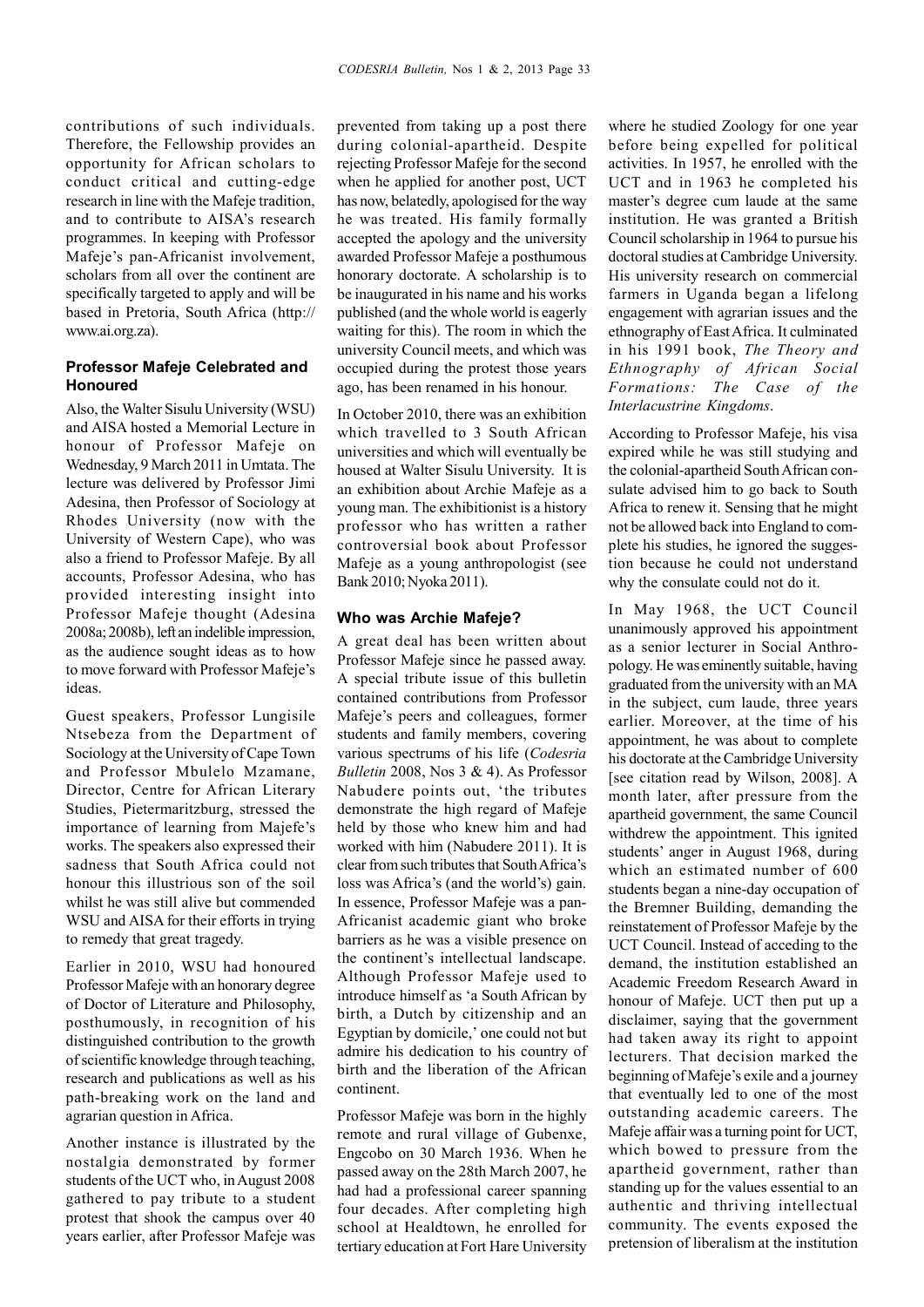and it is noteworthy that, since then, UCT did not make any black academic appointment until the 1980s.

Since he could not go back to South Africa because the South African consulate refused to renew his passport, the Cambridge University created a special lectureship post for him. Soon thereafter, in November 1968, the Institute of Social Studies (ISS) in The Hague, Netherlands invited him to take up a position as a senior lecturer. Not being satisfied with being away from the continent and eager to deal with issues that were close to his heart, such as researching African settings, he applied to several African universities in Ghana, Zambia, Uganda and Tanzania. Professor Mafeje pointed out that his short stay at the ISS seemed to decouple him from continental developments. It is noteworthy that during the period 1967– 1973, internationally, there was an upsurge of revolutionary activities all over the world, including the Civil Rights Movement in the US, the May French student uprisings, the Vietnam liberation war and the liberation struggles in Africa (Shivji 1993).

Finally, he settled for the then hub of intellectual activity, the haven of global intellectuals and beehive of ideological and intellectual fervor, namely, the University of Dar-es-Salaam in Tanzania, where he became head of the Department of Sociology. That the university was characterized by intense intellectual ferment and ideological debates is illustrated by the fact that staff around that time included the likes of Walter Rodney, Dan Nabudere, Mahmood Mamdani, Ibbo Mandaza, John Saul and Yash Tandon. Visiting lecturers or speakers included CLR James, Abdulreham Babu and Ali Mazrui (who later mocked this unabashed attraction to Tanzania as Tanzaphilia), while students included Issa Shivji and Yoweri Museveni (current president of Uganda).

It was during this period at the University of Dar-es-Salaam that he published his classic and often quoted article on 'The Ideology of Tribalism'. Unfortunately, his stay there, from 1969 to 1971, was cut short as a result of a 31 January 1971 horrific accident which, through the help of what he referred to as 'a Good Samaritan', saw him having to endure eleven – very expensive – operations for facial reconstruction in Denmark (personal conversations

with Professor Mafeje in Pretoria, 2006). Following his recuperation, the ISS invited him as a visiting researcher and he spent the period 1972–1975 at the Institute. According to Professor Mafeje, lack of facilities in Tanzania at the time made him accept the gracious invitation (personal conversations with Professor Mafeje in Cairo, Eypt, 1986). In 1973, at the age of 34, the ISS appointed him Professor of Anthropology and Sociology of Development (and Chairman of the Rural Development, Urban Development and Labour Studies Program) by an Act of Parliament and with the approval of all the Dutch universities. Professor Mafeje therefore became one of the only two African scholars to be so distinguished in The Netherlands. That appointment bestowed on him the honour of being a Queen Juliana Professor and one of her Lords. His name appears in the prestigious blue pages of the Dutch National Library. He also received Dutch citizenship and the key to The Hague. It was during his time at the ISS that he met his wife and life-long companion, the Egyptian scholar and activist, Dr Shahida El Baz.

As Professor of Anthropology and Sociology of Development in The Hague, he worked on African systems of land tenure and on agricultural and rural development. Between 1976 and 1978, Professor Mafeje worked as a full-time consultant at the United Nation's Food and Agriculture Organisation (FAO) in Italy, Rome and he continued to work on these issues. He subsequently joined the AUC, as Professor of Sociology and Anthropology but retained strong research and teaching links with the ISS. He returned to southern Africa in 1991 after another four-year stint at the FAO. He took up the post of Professor of Sociology and Anthropology and Director of the Multidisciplinary Research Centre at the University of Namibia from 1992 to 1994. After colonial-apartheid collapsed in 1994, the UCT offered Professor Mafeje a research post, but he declined it. When he finally applied for a chair at the university, he was once more rejected as being unsuitable for the position.

At the retirement age of 65, several years after the end of apartheid, Professor Mafeje returned to South Africa. He was appointed a Research Fellow by the National Research Foundation (NRF) working at the African Renaissance Centre

at UNISA. In 2001, Professor Mafeje became a member of the Scientific Committee of the Council for the Development of Social Science Research in Africa (CODESRIA) and in 2003 was awarded the Honorary Life Membership of the Council. In 2005, Professor Mafeje was appointed a CODESRIA Distinguished Fellow in conjunction with the Africa Institute of South Africa, in Pretoria.

# **His Contributions and Intellectual Legacy**

Professor Mafeje's oeuvre provides a rich canvass for his intellectual portrait. His personal reverence, political principle and theoretical acumen have combined into a formidable intellectual in the true sense of the word. Professor Mafeje was a gentle but revolutionary intellectual giant who lent his intelligence, grace and imagination to the deconstruction of western historiography and ethnography on Africa.

He held that European colonisation brought with it certain ways of reconstructing the African reality. Therefore, his analytical point of departure was that the European enslavement and colonisation of Africa was also about the control of knowledge about Africa. In this respect, he provided a counter-narrative to the dominant tradition of Western scholarship which presented conquest, dispossession and exploitation as a civilising mission. He was an anti-alterity scholar in that he opposed the images of Africa as presented by Western scholars. These images were of a pathological continent which desperately needed therapeutic treatment from outside. Moreover, he held that development paradigms on and about Africa were heavily Western-oriented as they were fundamentally steeped in the concept of assimilation and integration. For him, the missing link was culture. In this regard, he left behind his trademark of critical and engaged scholarship in support of progressive agendas. Throughout his academic life, he inspired the wider community of African scholars to pursue independent and critical approaches to knowledge production, to contribute towards Africa's renewal agenda and global peace. However, as a scholar, he was neither an ideologue nor a demagogue.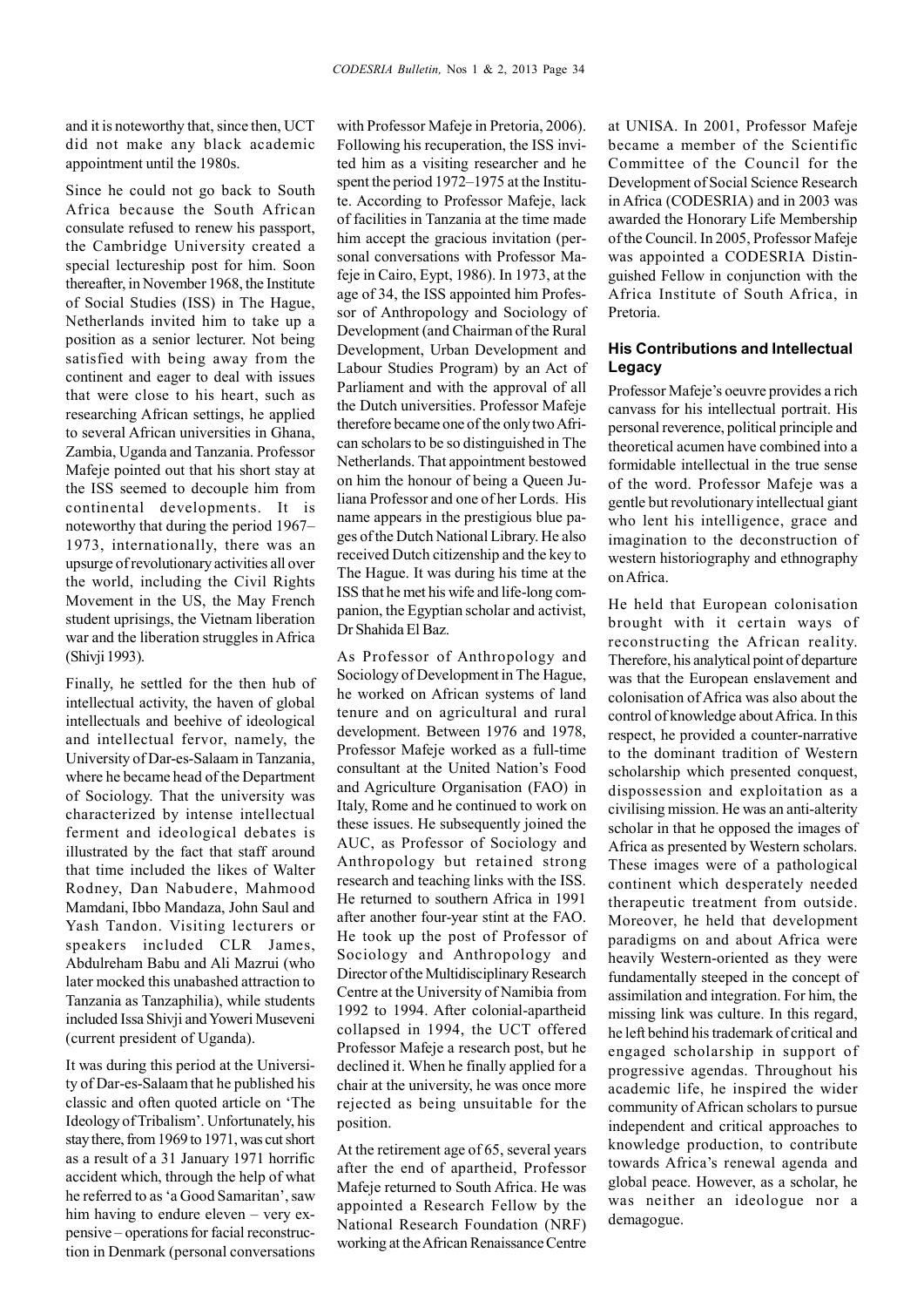Professor Mafeje began to doubt the validity of colonial anthropology categorisations when he was doing fieldwork in the urban and rural areas of South Africa in the mid-sixties. This doubt was further heightened when he went to Uganda (1965 – 1967) and to Tanzania (1969 – 1971) when he realised that the ideology of tribalism was pervasive in colonial as well as post-colonial Africa. By the time he reached Tanzania at the end of the 1960s, his work had become more thematic, less ethnographic and consciously deconstructive. From then, he embarked on a long deconstructionist journey with respect to colonial anthropology. Herein lies Professor Mafeje's most striking and enduring legacy (see Mafeje 2001a).

His seminal paper on the subject of tribalism which was published in 1971 led to a turn-around in the thinking of African social scientists about the bogey of tribalism. This article, hailed as a conceptual *tour-de-force* that unlocked our understanding of the concept of tribalism, was essentially an Africanist reaction to Western cultural and intellectual imperialism. It was a frontal attack on European ethnocentrism and a spontaneous call for indigenisation of social scientific concepts. Professor Mafeje was not an essentialist and, as such, did not object to Western influence on African social science, but rather, to its assumed intellectual hegemony.

Professor Mafeje also ventured into more theoretical and methodological fields, such as state capitalism and primitive accumulation, science and ideology, technology and development, sociology of sociology, the fallacy of dual economies, demography and economy, historical explanation, philosophical representations. Familiarity with Professor Mafeje's work points to some of these publications being simply intellectual explorations and were not necessarily sustained. He concedes as such in his written testimony about what he considers to be his intellectual legacy (Mafeje 2001a).

The subject matter of his writings was closely tied to the political struggles taking place in Africa in general, and Southern Africa in particular. As such, his search for indigenisation was not a mere academic rebellion but a political, ideological and philosophical affirmation of Africanness. It is noteworthy that the

impact of Professor Mafeje's writings does not lie in the volume of his work but in its quality. His courage, insatiable curiosity, caring and keen intellect contextualized and revolutionized the thinking of generations of scholars. Historically, Professor Mafeje did not blaze the path of deconstructing alterity and affirming African identity. Many scholars had done that before him. What he did was to do so more eloquently, elegantly, convincingly, excitingly, exceptionally and authentically without being burdened by political affiliations and being ordained by political organisations. It is, therefore, bewildering that there was so much deafening silence on this legendary social scientist's works in South African institutions of higher learning. This has been a travesty of intellectual justice and violence of memory as such untenable situation continued to deny South African scholars and students of an appreciation of the contributions and legacy of this internationally acclaimed scholar.

I once asked him why he did not, for purposes of broader readership, contribute to newspapers to stimulate and respond to the discourse on various issues. His response was that he did not want to take liberties not appropriate for a scholar. Notwithstanding this, Professor Mafeje considered the role of African intellectuals to be creation, through critical intellect, of socially and politically relevant ideas. His analytical work was consistently aimed at this, as seen in his characteristic forthrightness, unsparing candour and intellectual intensity when dealing with friends and foes alike – hence the major bruising intellectual encounters he was involved in.

The shame is that, internationally, he was recognised as both iconic and a giant. To that extend, during the 30th anniversary celebrations of CODESRIA held in Dakar, Senegal in 2003, a plenary session was held to honour his enduring contributions and legacy to the social sciences and humanities.

### **The Continued Relevance of Professor Mafeje in South Africa**

While with the ISS, Prof. Mafeje published a totalising critique of the social sciences and humanities (Mafeje 1976). It is clear that he did not find takers from South Africa regarding the problems of the social sciences and humanities. As recent as 2011, two reports by the Academy of Science of South Africa (ASSAf) and the Charter for the Humanities and Social Sciences (CHCC) respectively, were released on the decline of the social sciences and humanities in South Africa. The two reports, appearing within a month of each other, pointed to a crisis in the disciplines and alarming declining rates of student numbers in these subjects.

In essence, the ASSAf report worryingly expressed concern about the 'intellectual stagnation' in the social sciences and humanities over the last fifteen years, posing the single most important threat to the growth of intellectual vibrant scholarship in the social sciences and humanities. The CHCC report noted extremely worrying signs of decline that need to be arrested and reversed as a matter of urgency, given the important role the social sciences and humanities have to play in our society. These disciplines, as taught in the South African universities, are thereby becoming liabilities rather than assets.

Clearly, the academic landscape in the social sciences and humanities need an infusion of relevance, conceived as a function of how these disciplines respond to the national concerns and global imperatives. As such, the crisis in the disciplines presents an opportunity to engage with Professor Mafeje's insightful works. To commemorate, to celebrate, to give honor to the legacy of this bona fide intellectual giant, South Africans need to explore his legacy and acknowledge his work rather than ignore and marginalise it. The challenge for universities in South Africa is to begin to introduce learners to his works. Anything less is a travesty of and a dishonor to scholarship in the context of the knowledge struggles raging on in the South African academia.

In a country lacking in a contemporary pool of credible cadre of intellectual role models, recent efforts to acknowledge Professor Mafeje is a welcome and encouraging step. As alluded to earlier, before passing away, Professor Mafeje had already compiled a testimony of what he considers to have been his contribution to the social sciences in general, and the subject of anthropology in particular. What emerges is that unless we indigenise the social sciences and humanities, these disciplines will always be in crisis as informers of social policy.